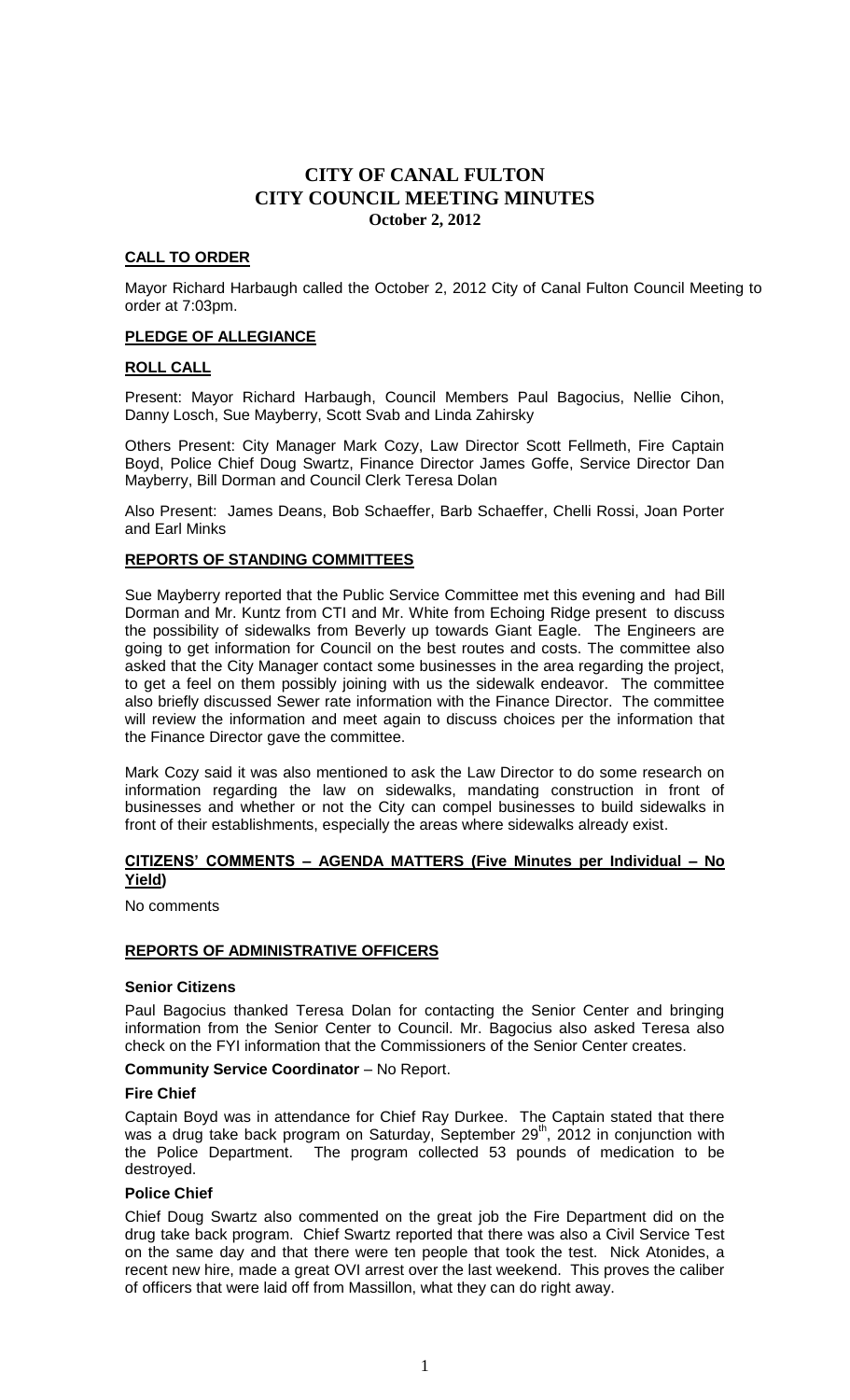The Police chief also thanked Chelli Ross for the Kids Helping Kids program for Christmas. The Friends of the Library will be stepping in to help promote the program. Jim Deans also said the Chamber might be helping with that program also.

Mark Cozy updated on the Civil Service test and said that according to the State guidelines that if we had ten or fewer individuals that pass the test, we can consider them all. Also the agility test is scheduled for the  $13<sup>th</sup>$  and the City of Canton Swat Unit has offered to assist us with that testing. Jackson High School is also loaning an apparatus to help measure a person's physical height on their vertical leap test. There is a collaborative effort with departments.

Chief Swartz thanked Law Director Scott Fellmeth for looking over the Police Policy and Procedures. Mark Cozy brought up that maybe Council would want to approve them. Linda Zahirsky asked that descriptions be sent to the personnel committee for them to look over.

# **Engineer/Streets/Public Utilities**

Bill Dorman reported that he met yesterday with a property owner on the Wooster Street storm sewer and he believes progress has been made and the project is moving forward. There is an ODOT project review meeting in November for the Cherry/Locust intersection project. The phosphorous removal project was talked about and he believed it was to be done in-house. James Goffe said the construction money is in place for next year's budget.

Paul Bagocius asked when meeting with the property owner concerning the project if that was part of Mr. Dorman's retainer fee, charged to the city or how does the billing work. Mr. Dorman stated that if it is stated if it is in the scope of services, it is part of the fee, if it is not, we assist Administration on an hourly basis. Mr. Dorman stated that Dave Koontz was working on that so it was not in the fee. Mark Cozy stated that they were done in an hour. Mr. Bagocius then asked if the sidewalk was part of his retainer. Mr. Dorman stated that a couple hours were used this afternoon on that project and his time is included in the fee. The City has to pay for Mr. Koontz.

Service Director Dan Mayberry was absent due to illness.

# **Finance Director**

James Goffe reported on the August financial report. Linda Zahirsky made a motion to accept the Financial Report. Second by Nellie Cihon. Scott Svab asked about some of the bills that were included in the report. James Goffe answered Mr. Svab's questions.

All Council Members voted yes, motion approved.

Mr. Goffe also mentioned the article in the Repository regarding local government assistance fund money for the year. The cuts in funding were not as bad as last year. A motion was made by Paul Bagocius to make the October 16, 2012 Council Meeting a work session. Sue Mayberry seconded. Linda Zahirsky asked if legislation, or readings could take place, and the answer was no, not in a work session. Mr. Bagocius and Mrs. Mayberry both withdrew their motion and second. Linda Zahirsky said that at the next meeting the agenda would change the agenda at the beginning of the meeting to reflect the absence of Reports of Administrative Offices.

#### **City Manager**

Mark Cozy reported that he had contacted Mike Stevens from Lawrence Township to ask the status of the CEDA and they have scheduled a meeting Thursday, October 4<sup>th</sup>, 2012 to review and discuss the CEDA. He was not sure if they would vote.

Mr. Cozy in lieu of a report submitted a Memorandum of Understanding (MOU) with the City of Massillon for Building Department use. Mr. Cozy asked for a voice motion to sign the memorandum. Massillon's permit fees are \$50.00 and Stark County's are \$100.00 Stark County also charges a fee to file an application. Massillon charges a fee to do inspections. Massillon's plans are based on total construction where Stark County's are based on square footage. Sue Mayberry asked if Stark County charged the \$4,000.00 for software like Massillon. Mr. Cozy stated that Stark County is not computerized. Massillon will add us to their software program. Mrs. Mayberry asked if our Zoning Inspector was on board with Massillon. Mark Cozy stated that he was. Mr.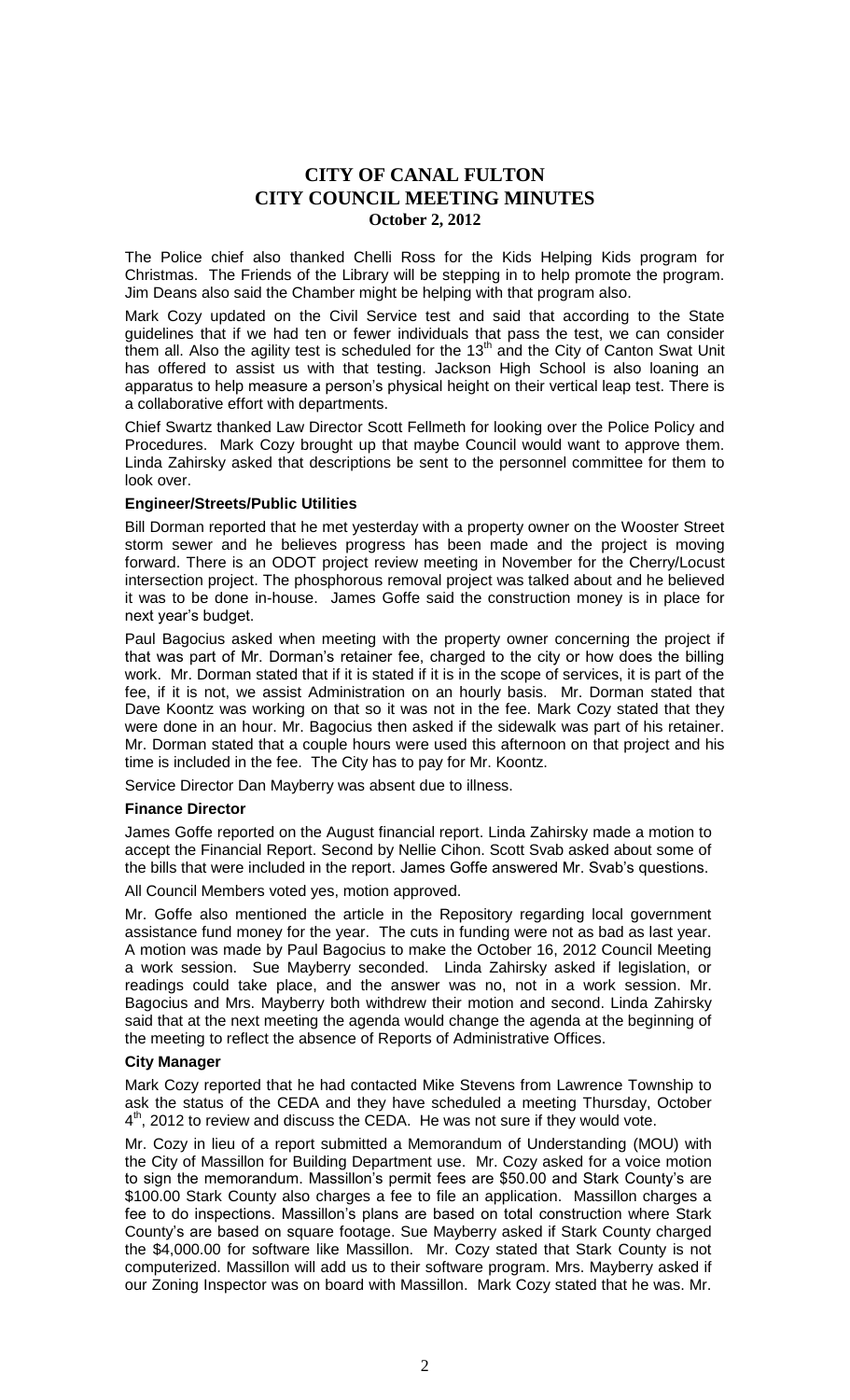Cozy also met with Bob Knopf from the Stark County Regional Planning Commission and they applied for the grant for the shared services agreement to study between the building departments. Mr. Knopf explained that it is not really a study for consolidation of building departments; it is more of a shared services agreement. Mr. Knopf liked the idea of us looking into Massillon. The agreement with Stark County would need to be terminated. To petition the State to change is about a six month process. The State has to approve to prove that we are in conformance with the Ohio Revised Code.

Danny Losch made a movement to move forward with the MOU with Massillon. Nellie Cihon seconded. Linda Zahirsky would like the Law Director to review it. Scott Fellmeth also agreed that he would like to review it before a vote. Nellie Cihon, and Danny Losch voted yes, Sue Mayberry, Paul Bagocius and Scott Svab and Linda Zahirsky voted no. Motion failed.

Mr. Cozy also said that the Mayor was requesting an executive session at the end of the meeting to discuss an opening in personnel.

Paul Bagocius asked if the Law Director reviewed the copy of the CEDA that was included in the packet. Scott Fellmeth said yes he did and there are two sections that he is going to insist be deleted. Mr. Fellmeth has talked to the Township's attorney about it.

### **Report of Mayor** – No Report

# **Parks & Recreation Board** – No Report

# **Law Director**

Scott Fellmeth said he reviewed the potential CEDA agreement and his suggestion was to eliminate Article Three in its entirety. Article Eight (b) should also be deleted. In addition he suggested that Council go into committee to discuss the tax allocation notes. Danny Losch said there was an ordinance in place in regards to Article Three. Mr. Cozy said he was not sure if that passed or not. Mr. Bagocius asked what the status of Lawrence Township was on voting on this. Mr. Cozy stated that the vote was intended to be on Monday, but they want to discuss it more in the upcoming Thursday meeting. Mr. Bagocius felt that Lawrence Township should not vote on the CEDA until we made any changes. No voting should go on until there is an official agreement. Mr. Cozy said we needed to review the draft. Mark Cozy said that he and the Law Director disagreed on the changes. Mayor Harbaugh said he would like a meeting to review it word for word. Mrs. Mayberry said that she was under the assumption that this CEDA is pertaining to the Marshalville Street. Mark Cozy said that was correct. Mrs. Mayberry said that the property owners had a list of things they wanted promised before we even considered something like this. Where do they stand on that face in regards to the agreement? Mark Cozy asked if that was in regards to the annexation or the CEDA. Mr. Cozy stated that this agreement does not affect the home owners on Marshalville. What this agreement does is allows the City to draft an annexation area that only takes the right of way and not their home, unless they want to. It only allows us to annex up the road and the businesses. This agreement is between us and the township trustees.

Linda Zahirsky also stated that she needed a Personnel Committee meeting scheduled to discuss raises, crediting time for municipalities, and job descriptions. Linda Zahirsky made a motion to schedule a Personnel Committee meeting on October  $23^{\text{rd}}$ , 2012 at 6:00pm. Second by Paul Bagocius. All Council Members voted yes, motion approved.

Linda Zahirsky made a motion for all of Council to meet to discuss the CEDA agreement on October 23<sup>rd</sup>, 2012 at 6:45. Second by Nellie Cihon. All Council Members voted yes, motion approved.

Linda Zahirsky made a motion to cancel the Finance Committee meeting on October 10<sup>th</sup>. Second by Sue Mayberry. All Council Members voted yes, motion approved.

Paul Bagocius asked about the pending Civil Rights division complaint and asked if there was any update. Scott Fellmeth reported that Morrow and Meyer, our attorney for this matter, have filed a position statement with the Civil Rights Commission. The Commission will review it and then they will get back to us.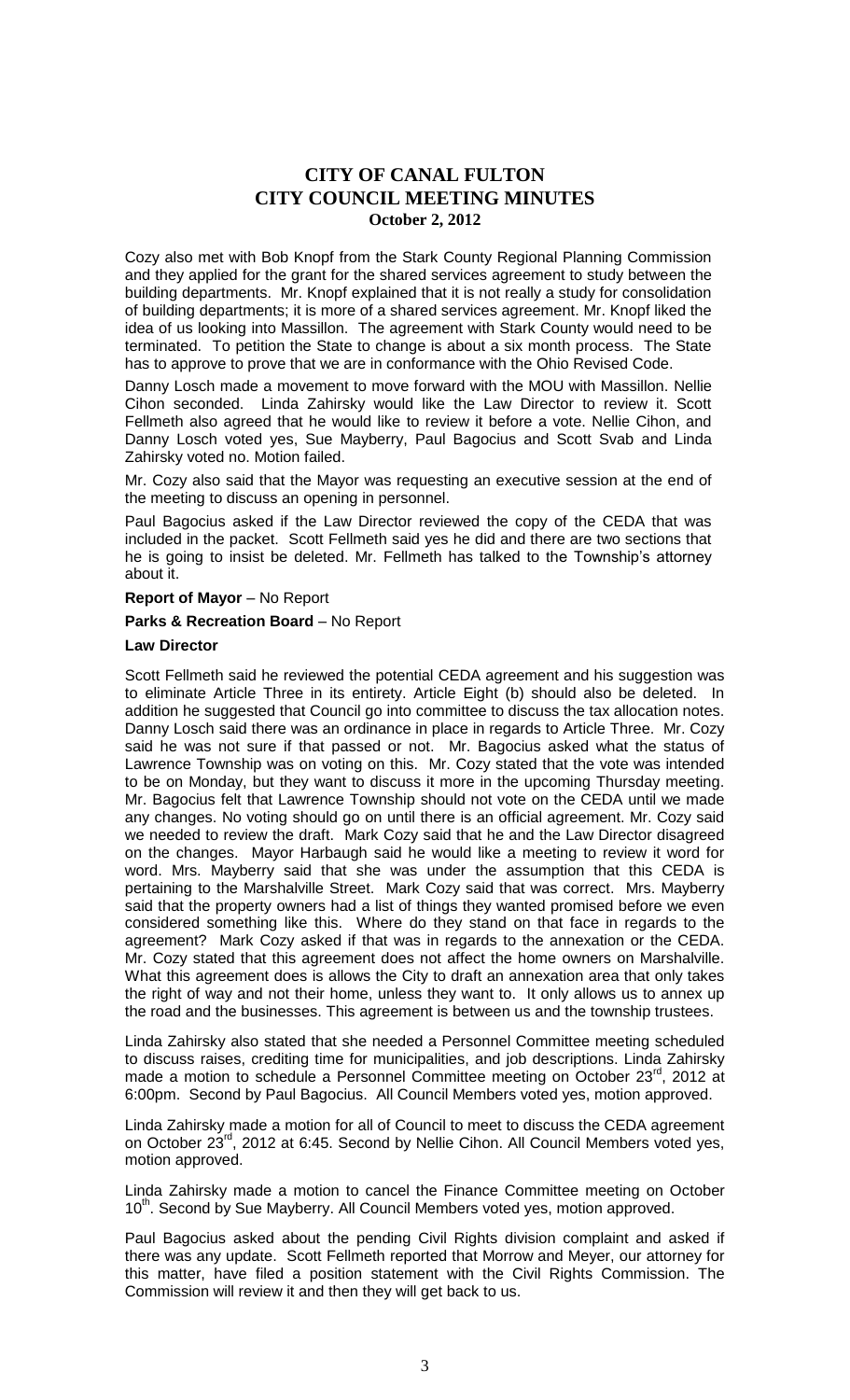# **THIRD READINGS**

**Ordinance 21-12**: An ordinance amending the Codified Ordinances of the Administrative Code of the City of Canal Fulton, Ohio to amend Chapter 141 Employees Generally and amend Section 141.07 Overtime. 10011

A motion to approve Ordinance 21-12 was made to approve by Linda Zahirsky. Second by Scott Svab. Sue Mayberry asked within the body of legislation if it should read Clerk of Council/City Manager Assistant. Scott Fellmeth said he it didn't really matter, because the Clerk of Council is the one who does the overtime. All Council Members voted yes, motion approved.

#### **SECOND READINGS**

# **FIRST READINGS**

**Ordinance 22-12:** An Ordinance Amending Ordinance 37-11, and Providing for Supplemental Appropriations for the Current Expenses and Other Expenditures of the City of Canal Fulton, County of Stark, Ohio, for the Fiscal Year Ending December 31, 2012, and declaring an emergency.

A motion was made to suspend the Rules by Scott Svab. Second by Nellie Cihon. All Council Members voted yes, motion approved. A motion was made to pass Ordinance 22-12 by Linda Zahirsky. Second by Sue Mayberry. Danny Losch asked about the category of costs. Some of them had increases and some are decreases for new appropriations. James Goffe explained the differences. All Council Members voted yes, motion approved.

# **BILLS:**

August 2012 - \$393,887.05

A motion to pass the August Bills was made by Nellie Cihon. Second by Scott Svab. All Council Members voted yes, motion approved.

# **OLD/NEW/OTHER BUSINESS**

Linda Zahirsky made a suggestion to have a meeting open to the public at the Senior Center to discuss the levy that is on the upcoming ballot. It would give people the opportunity to understand what the levy is for and what the City plans to do financially with it.

A motion was made to hold a public meeting in regards to Issue 18 at the Senior Center on October 17<sup>th</sup>, 2012 at 7:00pm by Linda Zahirsky. Second by Nellie Cihon. All Council Members voted yes, motion approved.

#### **REPORT OF PRESIDENT PRO TEMPORE**

Danny Losch said he would hold off on his report until the next meeting.

CEDA agreement with Lawrence Township

Annexation #2 Canal Lands

# **REPORT OF SPECIAL COMMITTEES**

#### **CITIZENS COMMENTS – Open Discussion (Five Minute Rule)**

Nellie Cihon read an invitation from Pam Messener on the Bountiful Gifts program. There is an open house at the Northwest High School on November11<sup>th</sup>, 2012 at 7:00pm